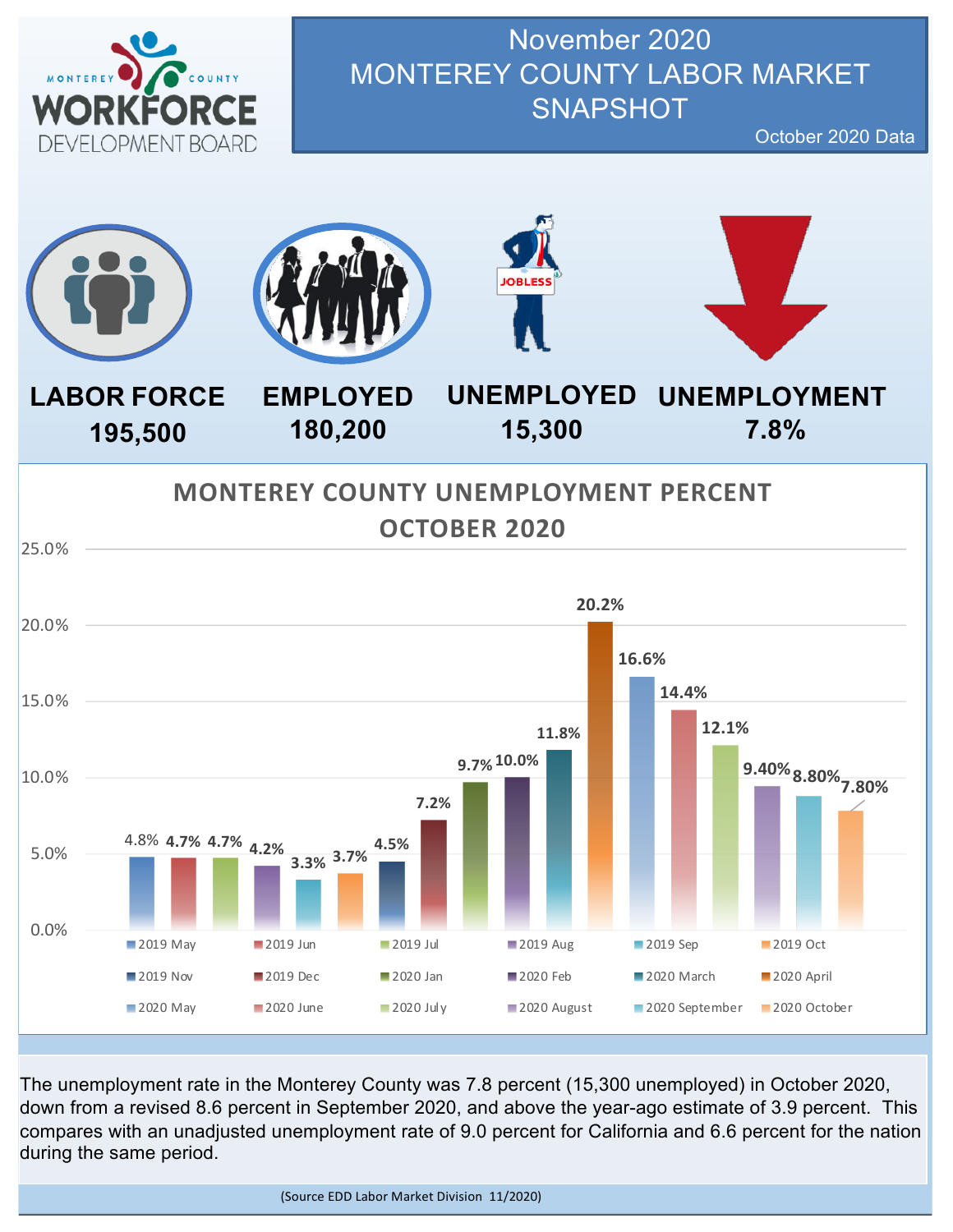

### **MONTEREY COUNTY LABOR MARKET SNAPSHOT**

November 2020

The unemployment rate in Monterey county dropped to 7.8% in October, a drop of .8% from September, according to figures released by the state Employment Development Department. Which was good news. However with the extension of the Purple Tier through December 21 and a mandated curfew from 10:00pm to 5:00am we could have a substantial impact on job growth during the Holiday period. In the purple tier, places of worship, movie theaters, restaurants, gyms and fitness centers will only be allowed to have outdoor services with health and safety modifications.

According to the EDD, total nonfarm employment in Monterey County decreased by -14,800 jobs from October 2019 – October 2020, while farm employment contracted from 63,100 to 31,700 for the same period, losses in leisure/hospitality were -5,700 and accommodation and food services -5200.

There were some positive job gains, professional and business services led all industry sectors in month- over-month job gains at 500. Six other industries posted month-over-month job gains: educational and health services 200; leisure and hospitality 200; trade, transportation and utilities 300; financial activities 100 and government by 200.



#### **What is the Purple Tier**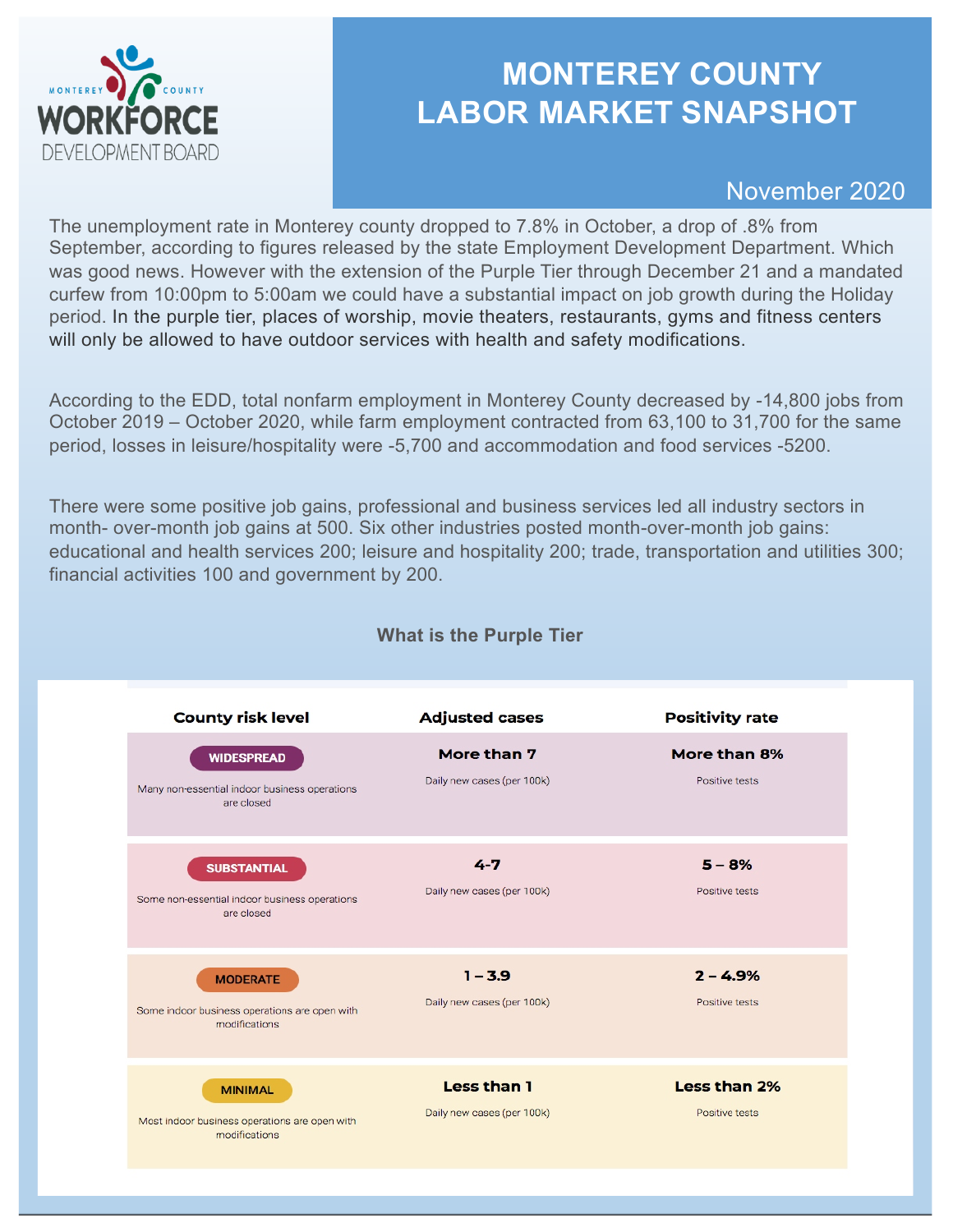

# **Sector Growth Report October 2020 – October 2020**



**Total loss in Jobs Farm/AG** (**31,400**)





**Largest Sector Loss Non-Farm Leisure and Hospitality**

**(5,700)**

**Major Sectors Change** 





**All Sector Loss Non-Farm (14,800)**



### Source: EDD 11/20/2020 Industry **Change Community** Corresponding Corresponding Change October-19 and October-20 Change Total Farm 63,100 31,700 -31,400 Total Nonfarm 146,600 131,800 -14,800 Mining and Logging 300 300 300 0 Construction 6,600 6,600 6,600 6,600 6,600 6,600 6,600 6,600 6,600 6,600 6,600 6,600 6,600 6,600 6,600 6,600 6,600 6,600 6,600 6,600 6,600 6,600 6,600 6,600 6,600 6,600 6,600 6,600 6,600 6,600 6,600 6,600 6,600 6,600 6,600 Manufacturing 5,400 5,400 4,900 -500 Retail Trade, Transportation & Utilities 27,100 24,900 -2,200 Information 1,000 900 -100 Financial Activities **4,400** 4,400 4,400 0 Professional & Business Services 15,200 13,000 -2,200 Educational & Health Services 20,600 19,900 -700 Leisure & Hospitality **26,400** 20,700 -5,700 Other Services 6,100 5,100 4,300 -800 Government 34,500 31,900 -2,600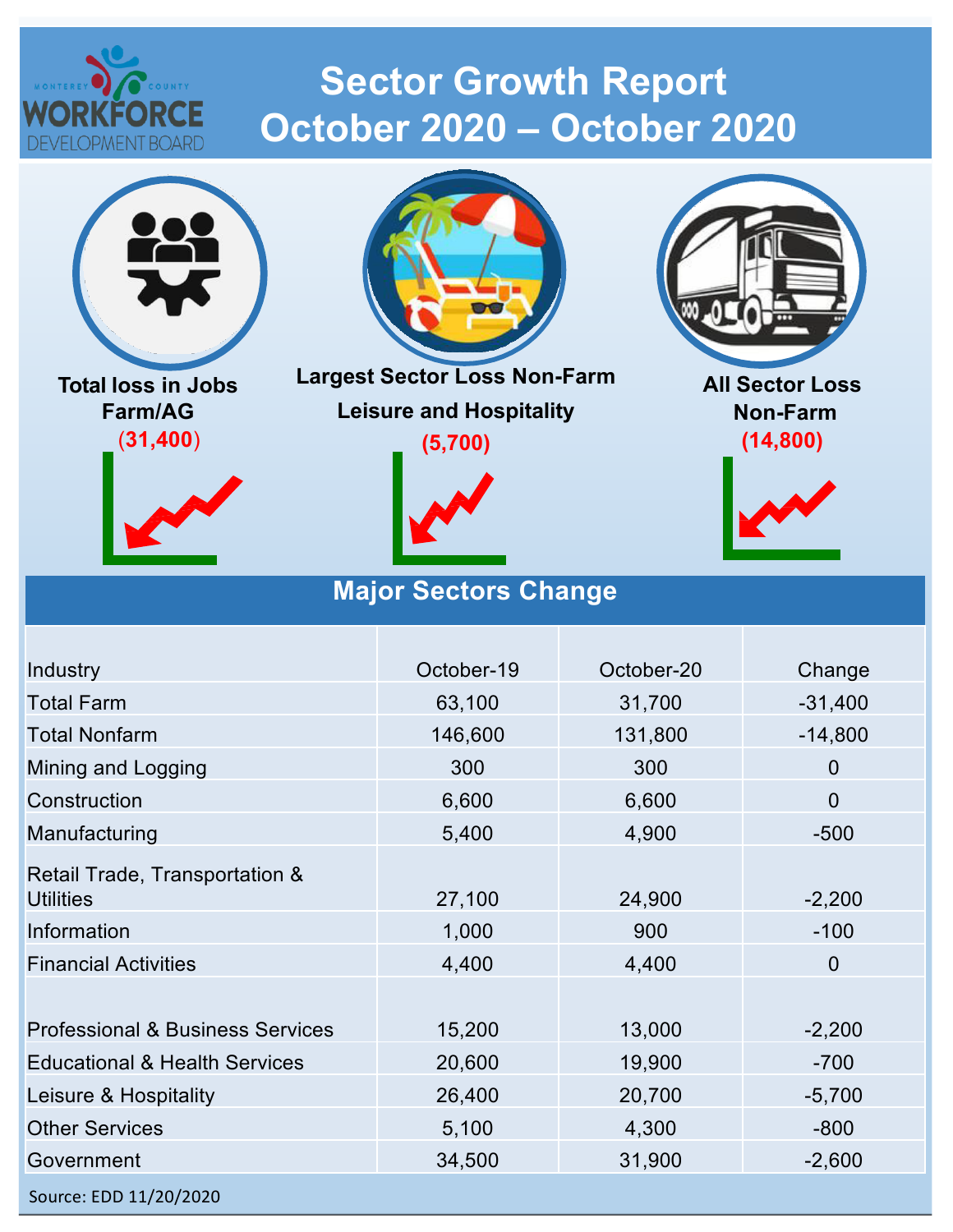

## **MONTEREY COUNTY TOP JOB ADS BY OCCUPATION**

### November 2020

| <b>Occupation</b>                                                                                      | <b>Emplo</b><br>$\overline{\mathsf{y}}$ | <b>Avg Ann</b><br>Wages $2$ | <b>Avg Hourly</b><br><b>Wage</b> | <b>Online Job</b><br>Ads <sup>3</sup> | Ann %<br>Growth |
|--------------------------------------------------------------------------------------------------------|-----------------------------------------|-----------------------------|----------------------------------|---------------------------------------|-----------------|
| <b>Retail Salespersons</b>                                                                             | 4,013                                   | \$35,300                    | 16.97                            | 398                                   | $-0.4%$         |
| First-Line Supervisors of Retail Sales<br>Workers                                                      | 1,532                                   | \$46,900                    | 22.55                            | 233                                   | $-0.3%$         |
| <b>Registered Nurses</b>                                                                               | 2,706                                   | \$133,600                   | 64.23                            | 230                                   | 0.7%            |
| <b>Stockers and Order Fillers</b>                                                                      | 2,329                                   | \$31,800                    | 15.29                            | 183                                   | $-0.5%$         |
| First-Line Supervisors of Food<br><b>Preparation and Serving Workers</b>                               | 1,016                                   | \$40,600                    | 19.52                            | 129                                   | 0.9%            |
| <b>Fast Food and Counter Workers</b>                                                                   | 4,168                                   | \$26,900                    | 12.93                            | 115                                   | 1.3%            |
| Social and Human Service Assistants                                                                    | 531                                     | \$37,100                    | 17.84                            | 114                                   | 1.8%            |
| Maintenance and Repair Workers,<br>General                                                             | 1,499                                   | \$48,100                    | 23.13                            | 106                                   | 0.5%            |
| Speech-Language Pathologists                                                                           | 157                                     | \$99,100                    | 47.64                            | 101                                   | 1.8%            |
| Secretaries and Administrative<br>Assistants, Except Legal, Medical, and<br>Executive                  | 2,236                                   | \$45,200                    | 21.73                            | 81                                    | $-1.1%$         |
| <b>Food Preparation Workers</b>                                                                        | 1,107                                   | \$29,600                    | 14.23                            | 78                                    | 0.7%            |
| <b>Customer Service Representatives</b>                                                                | 1,341                                   | \$43,900                    | 21.11                            | 76                                    | $-0.5%$         |
| <b>Security Guards</b>                                                                                 | 1,300                                   | \$33,800                    | 16.25                            | 70                                    | 0.2%            |
| Sales Representatives of Services,<br>Except Advertising, Insurance,<br>Financial Services, and Travel | 875                                     | \$60,800                    | 29.23                            | 65                                    | 0.5%            |
| Cashiers                                                                                               | 4,247                                   | \$28,800                    | 13.85                            | 62                                    | $-0.5%$         |
| Janitors and Cleaners, Except Maids<br>and Housekeeping Cleaners                                       | 2,159                                   | \$35,200                    | 16.92                            | 62                                    | 0.4%            |
| <b>Computer User Support Specialists</b>                                                               | 415                                     | \$67,000                    | 32.21                            | 56                                    | 0.6%            |
| <b>Medical and Health Services</b><br>Managers                                                         | 351                                     | \$154,400                   | 74.23                            | 56                                    | 1.3%            |
| Maids and Housekeeping Cleaners                                                                        | 2,582                                   | \$33,500                    | 16.11                            | 54                                    | $-0.5%$         |
| <b>Medical Assistants</b>                                                                              | 748                                     | \$38,700                    | 18.61                            | 54                                    | 1.8%            |
| <b>Medical Secretaries and</b><br><b>Administrative Assistants</b>                                     | 736                                     | \$50,300                    | 24.18                            | 54                                    | 1.1%            |
| Cooks, Restaurant                                                                                      | 1,950                                   | \$35,500                    | 17.07                            | 52                                    | 1.8%            |
| <b>Nursing Assistants</b>                                                                              | 940                                     | \$46,200                    | 22.21                            | 51                                    | 0.8%            |
| Source: JobsEQ 11/24/2020                                                                              |                                         |                             |                                  |                                       |                 |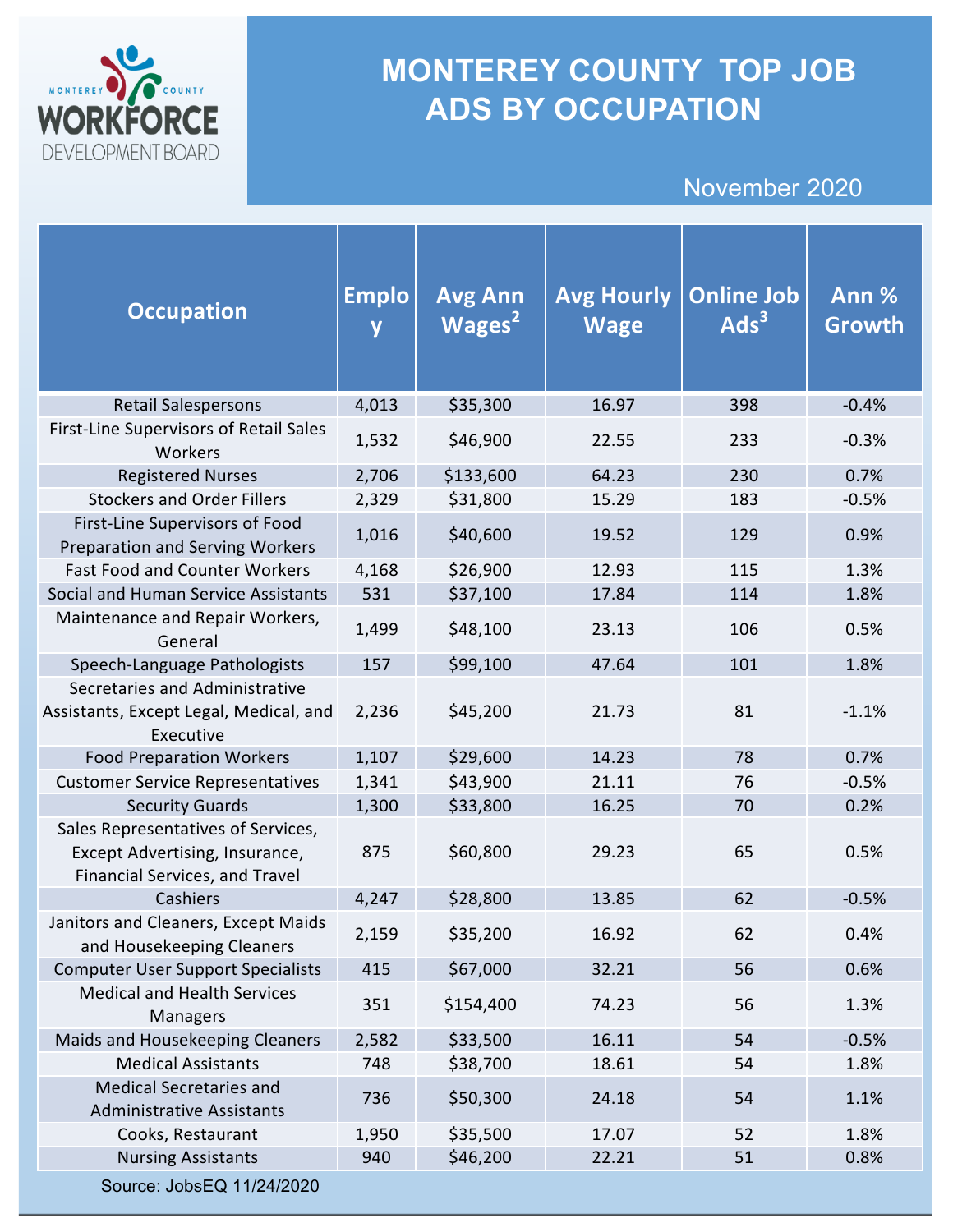

## **Millions of Remote Workers Are Now Thinking About Moving**

by **[David Casse](https://thenewstack.io/author/destiny/)l** 

#### **Page 2**

This year Facebook announced half its employees can now permanently work from [home. And elsewhere in the Bay Area, local newspapers even reported that a](https://www.npr.org/sections/coronavirus-live-updates/2020/05/21/860382831/facebook-expects-half-its-employees-to-work-remotely-forever)  regional government agency voted in September to "move forward" with a proposal to require large, office-based companies to implement working from home for employees at least 60% of each week by the year 2035. Though that proposal quickly [drew criticism from other local officia](https://www.nbcnews.com/tech/tech-news/california-s-bay-area-likes-telecommuting-so-much-it-might-n1240898)ls, it points to something new: a widespread reappraisal of the possibilities of remote working. In fact, because of remote working, millions of teleworkers are now thinking about moving, according to a new survey by the freelancing platform Upwork. They suggest it could be "the [biggest, fastest transformation of the labor market since the World World](https://www.upwork.com/press/releases/economist-report-remote-workers-on-the-move) II mobilization."

### **New Opportunities**

America's civilian labor workforce is over 160 million, according to the Bureau of [Labor Statistics. Yet Upwork calculates that a surprisingly large percentage are](https://www.bls.gov/news.release/empsit.t01.htm) now planning to relocate because of new opportunities created by remote work: between 14 million and 23 million Americans. That's between 6.9% and 11.5% of all American households — but that may be just the beginning. "Combined with those who are moving regardless of remote work, near-term migration rates may be three to four times what they normally are."

Their results are based on a survey of 20,000 people conducted using Google Consumer Surveys during the first 15 days of October. (The range of results reflects a slightly different wording of the question in different versions of the survey.)